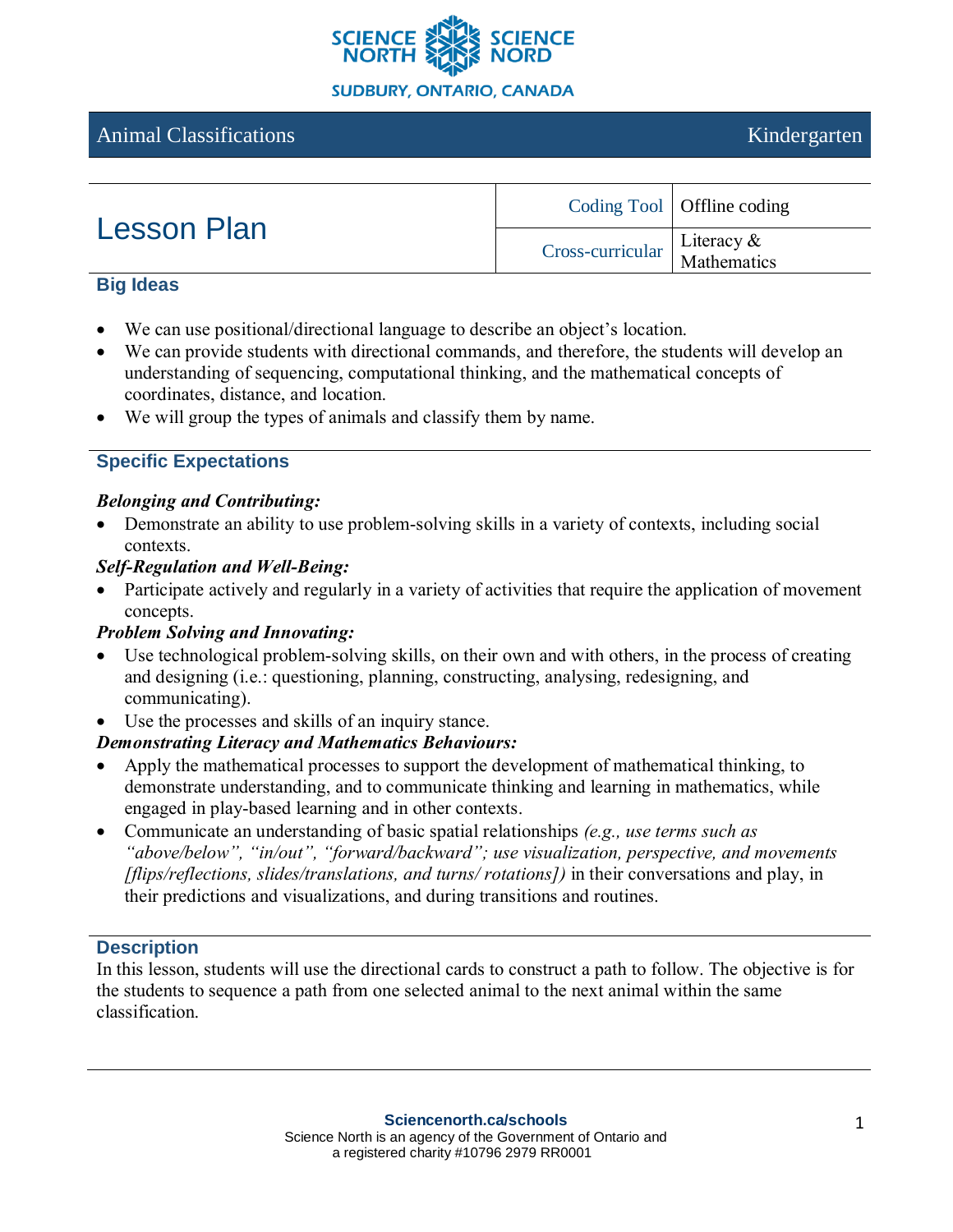

## **SUDBURY, ONTARIO, CANADA**

#### **Materials**

- Directional cards
- Animal cards
- Card mat (or choose to arrange the cards in rows on the table, carpet, or floor)

*To make your own card mat: use bristol board, laminated chart paper, or a plastic tablecloth to make your own grid with 15cm squares.*



### **Computational Thinking Skills**

- Decomposition (the break down of complex problems into smaller and more manageable parts)
- Abstraction (filtering out unneeded information that comes from sorting)
- Algorithm design (determining appropriate steps to take and organizing them into a series of instructions a plan for solving a problem or completing a task correctly)

## **Introduction**

- The goal of today's activity is to classify the different classifications/types of animals (mammals, reptiles, fish, birds, amphibians).
- We will use the directional cards to plan, create, and follow a path to match all of the animals in one specific classification.
- Share the directional cards with the students. Review the arrows and sight words (up arrow – "forward", down arrow – "backwards", left arrow – "left", right arrow – "right").

## **Action**

- Ask the students to begin by sharing the different classifications/types of animals (mammals, reptiles, fish, birds, amphibians). Write the different classifications on the whiteboard or on a piece of chart paper.
- For this example, we will use mammals as a model.
- Place all of the animal cards in a random order on the outer rows of the mat.
- Place the "Go" card in a desired spot. The "Go" card must be placed on top of the chosen animal card.
- Discuss which of the animals are mammals. How do we know which animals are mammals? What are their characteristics? *(have fur or hair, give birth to live young, drink milk when they are young, warm blooded)*
- "Which animals do we see that we can classify as mammals?"
- Have the students share which animals they think are mammals. Discuss if they are mammals using the characteristics previously stated.